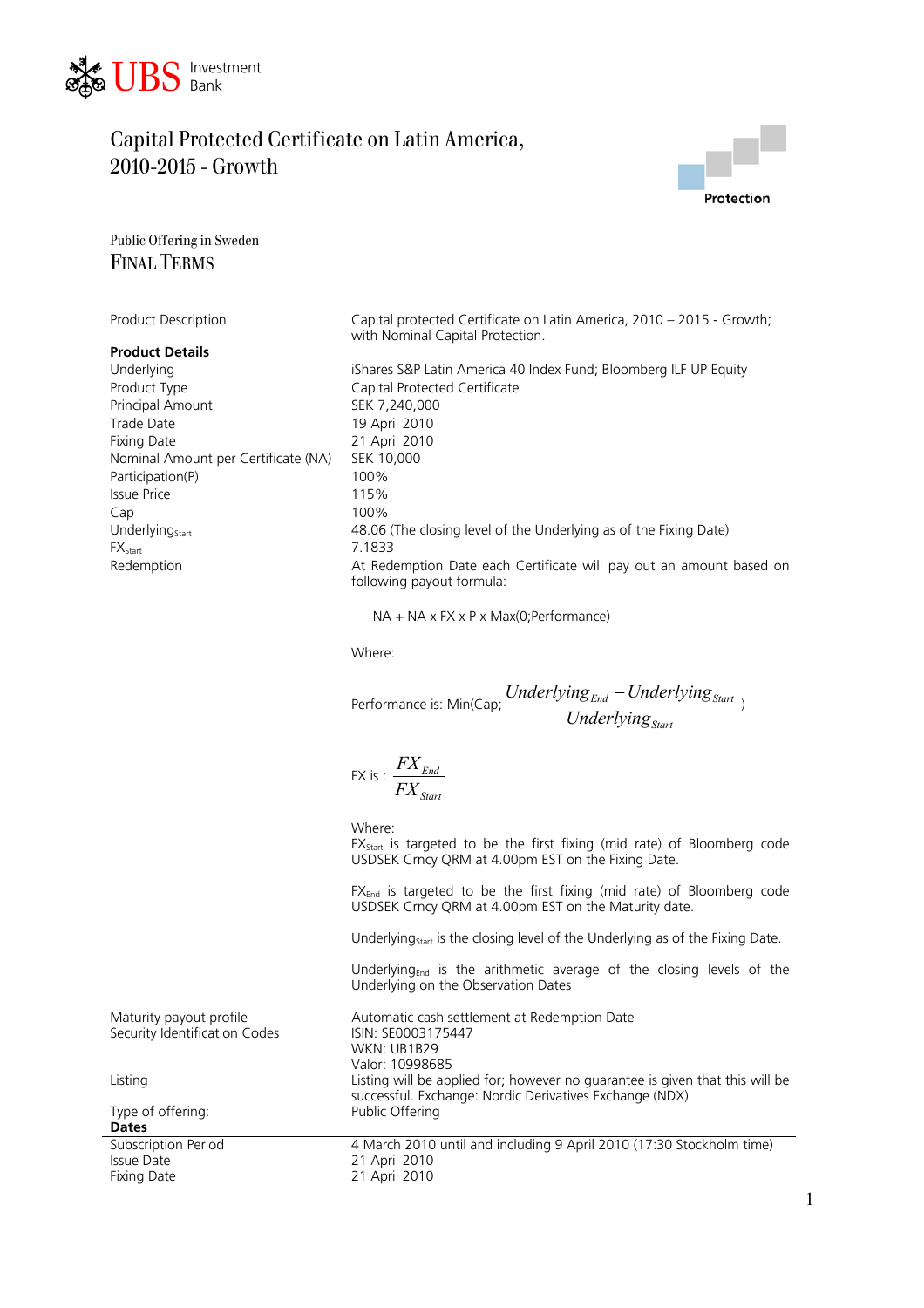



Public Offering in Sweden FINAL TERMS

| Payment Date<br><b>Observation Dates</b>          | 21 April 2010<br>The 21st calendar day each month from and including 21 April 2014 up<br>to and including 21 April 2015 (13 Observation Dates in total). If such<br>day is not an Underlying Calculation Date the next following Underlying<br>Calculation Date shall be the Observation Date. If no Underlying<br>Calculation Date has occurred within eight, in the Calculation Agent's<br>assessment, customary trading days the eight customary trading day<br>from the Observation Date shall be deemed the new Observation Date. |
|---------------------------------------------------|----------------------------------------------------------------------------------------------------------------------------------------------------------------------------------------------------------------------------------------------------------------------------------------------------------------------------------------------------------------------------------------------------------------------------------------------------------------------------------------------------------------------------------------|
| Maturity Date (Final Observation                  |                                                                                                                                                                                                                                                                                                                                                                                                                                                                                                                                        |
| Date)                                             | 21 April 2015                                                                                                                                                                                                                                                                                                                                                                                                                                                                                                                          |
| Redemption Date<br><b>Business Day Convention</b> | 8 Banking Days after the Maturity Date (5 May 2015)<br>"Banking Day" means London, New York, Frankfurt and Stockholm<br>business days.                                                                                                                                                                                                                                                                                                                                                                                                 |

#### **General Information**

Rating Manager (Aa3 / A+ / A+<br>
Lead Manager (Aa3 / A+ / A+

Issuer UBS AG, Jersey Branch

UBS Limited, London Trading UBS will, under normal market conditions and on a best effort basis, provide a secondary market with a bid/offer spread of 1%-point Sales Restrictions U.S.A; U.S Persons / U.K. Clearing<br>
Contact person UBS<br>
Contact person UBS<br>
Contact person UBS Mårten Grebäck 0046 8 453 73 95 Carl Fredrik Pollack 0046 8 453 73 18

**This product does not represent a participation in any of the collective investment schemes pursuant to Art. 7 ss of the Swiss Federal Act on Collective Investment Schemes (CISA) and thus is not subject to the supervision of the Swiss Financial Market Supervisory Authority (FINMA). Therefore, investors in this product are not eligible for the specific investor protection under the CISA.** 

iShares is a registered mark of BlackRock Institutional Trust Company, N.A. ("BlackRock"). The Certificates are not sponsored, endorsed, sold, or promoted by BlackRock. BlackRock makes no representations or warranties to the owners of the Certificates or any member of the public regarding the advisability of investing in the Certificates. BlackRock has no obligation or liability in connection with the operation, marketing, trading or sale of the Certificates.

#### **Selling Restrictions**

**Any Product purchased by any person for resale may not be offered in any jurisdiction in circumstances that would result in the Issuer or the Offeror being obliged to register any further prospectus or corresponding document relating to the Certificates in that jurisdiction.** 

**Holders of this Product are advised to read the selling restrictions described more fully in the relevant prospectus or information memorandum of this Product. The restrictions listed below must not be taken as definitive guidance as to whether this Product can be sold in a jurisdiction. Holders of this Product should seek specific advice before on-selling it.** 

**The contents of this document have not been reviewed by any regulatory authority in Hong Kong. Investors are advised to exercise caution in relation to any offer. If an investor is in any doubt about any of the contents of this document, the investor should obtain independent professional advice.** 

**This is a structured product which involves derivatives. Do not invest in it unless you fully understand and are willing to assume the risks associated with it.**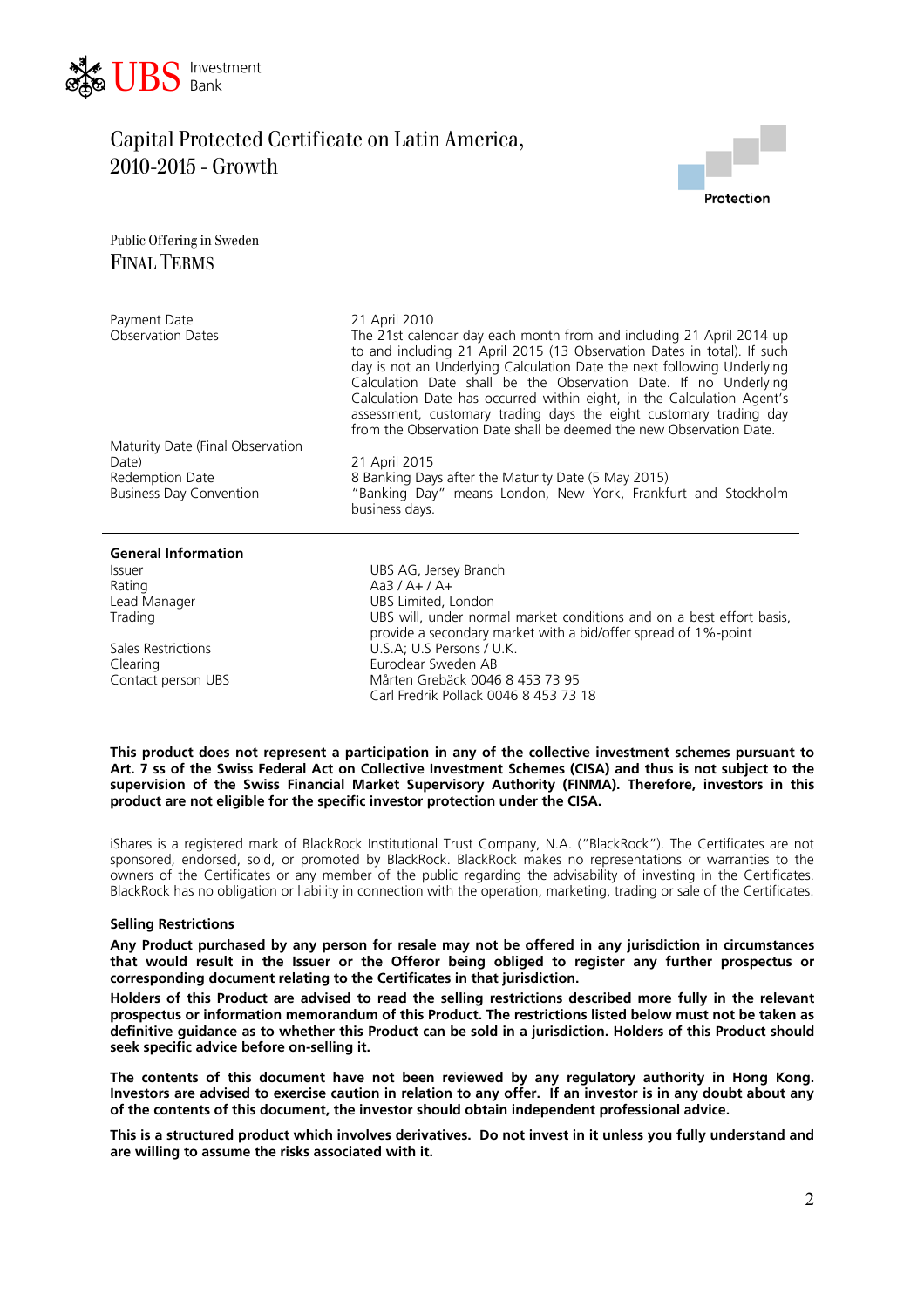



Public Offering in Sweden FINAL TERMS

**Europe** - For EEA jurisdictions (EU member states plus Norway, Iceland and Liechtenstein) that have implemented the EU Prospectus Directive, the Final Terms and Base Prospectus for these Securities qualify as a prospectus published in accordance with the requirements of the EU Prospectus Directive. However, unless and until a prospectus has been published in accordance with the requirements of the EU Directive and passported into the relevant jurisdiction, these Securities may not be offered or sold other than 1) in minimum denominations of, or total consideration per investor of at least, EUR 50,000 (or equivalent in other currencies) or 2) only to Qualified Investors; and/or (aggregated for all distributors) to less than 100 offerees that are not Qualified Investors per EEA jurisdiction. A "Qualified Investor" is a legal entity that (i) is authorised or regulated to operate in the financial markets or has the sole purpose to invest in securities; or (ii) meets two of the following three criteria (as shown in its last annual or consolidated accounts): (a) an average number of at least 250 employees during the last financial year; (b) a total balance sheet of more than EUR 43,000,000; and (c) an annual net turnover of more than EUR 50,000,000.

For EEA jurisdictions that have not implemented the EU Prospectus Directive, sales must be in compliance with the law of that jurisdiction.

**Hong Kong -** This Product has not been offered and sold, and each purchaser represents and agrees that it will not offer and sell the Product in Hong Kong, by means of any document, other than to persons whose ordinary business is to buy and sell shares or debentures, whether as principal or agent, or in circumstances which do not constitute an offer to the public within the meaning of the Companies Ordinance (Cap. 32) of Hong Kong or to "professional investors" within the meaning of the Securities and Futures Ordinance (Cap. 571) of Hong Kong and any rules made under that Ordinance, or in other circumstances which do not result in the document being a "prospectus" within the meaning of the Companies Ordinance. In relation to the issue of this Product, each purchaser represents and agrees that it has not issued and will not issue any advertisement, invitation or document relating to the Product, whether in Hong Kong or elsewhere, which is directed at, or the contents of which are likely to be accessed or read by, the public in Hong Kong (except if permitted to do so under the securities laws of Hong Kong) other than with respect to the Product which is or is intended to be disposed of only to persons outside Hong Kong or only to "professional investors" within the meaning of the Securities and Futures Ordinance and any rules made thereunder.

**Singapore** - This document has not been registered as a prospectus with the Monetary Authority of Singapore. Accordingly, this document and any other document or material in connection with the offer or sale, or invitation for subscription or purchase, of this Product may not be circulated or distributed, nor may this Product be offered or sold, or be made the subject of an invitation for subscription or purchase, whether directly or indirectly, to persons in Singapore other than (i) to an institutional investor under Section 274 of the Securities and Futures Act (Cap. 289) of Singapore ("SFA"), (ii) to a relevant person, or any person pursuant to Section 275(1A) of the SFA, and in accordance with the conditions, specified in Section 275 of the SFA or (iii) otherwise pursuant to, and in accordance with the conditions of, any other applicable provision of the SFA.

Where this Product is subscribed or purchased under Section 275 of the SFA by a relevant person which is:

(a) a corporation (which is not an accredited investor) the sole business of which is to hold investments and the entire share capital of which is owned by one or more individuals, each of whom is an accredited investor; or

(b) a trust (where the trustee is not an accredited investor) whose sole purpose is to hold investments and each beneficiary is an accredited investor,

the shares, debentures and units of shares and debentures of that corporation or the beneficiaries' rights and interest in that trust shall not be transferable for six months after that corporation or that trust has acquired the securities under Section 275 of the SFA except:

(1) to an institutional investor (for corporations, under Section 274 of the SFA) or to a relevant person, or to any person pursuant to an offer that is made on terms that such shares, debentures and units of shares and debentures of that corporation or such rights and interest in that trust are acquired at a consideration of not less than USD 200,000 (or its equivalent in a foreign currency) for each transaction, whether such amount is to be paid for in cash or by exchange of securities or other assets, and further for corporations, in accordance with the conditions specified in Section 275 of the SFA;

 $(2)$  where no consideration is or will be given for the transfer; or  $(3)$  where the transfer is by operation of law

where the transfer is by operation of law.

**UK** - This Product should not be sold with a consideration of less than 50,000.00 EUR or equivalent.

**USA** - This Product may not be sold or offered within the United States or to U.S. persons.